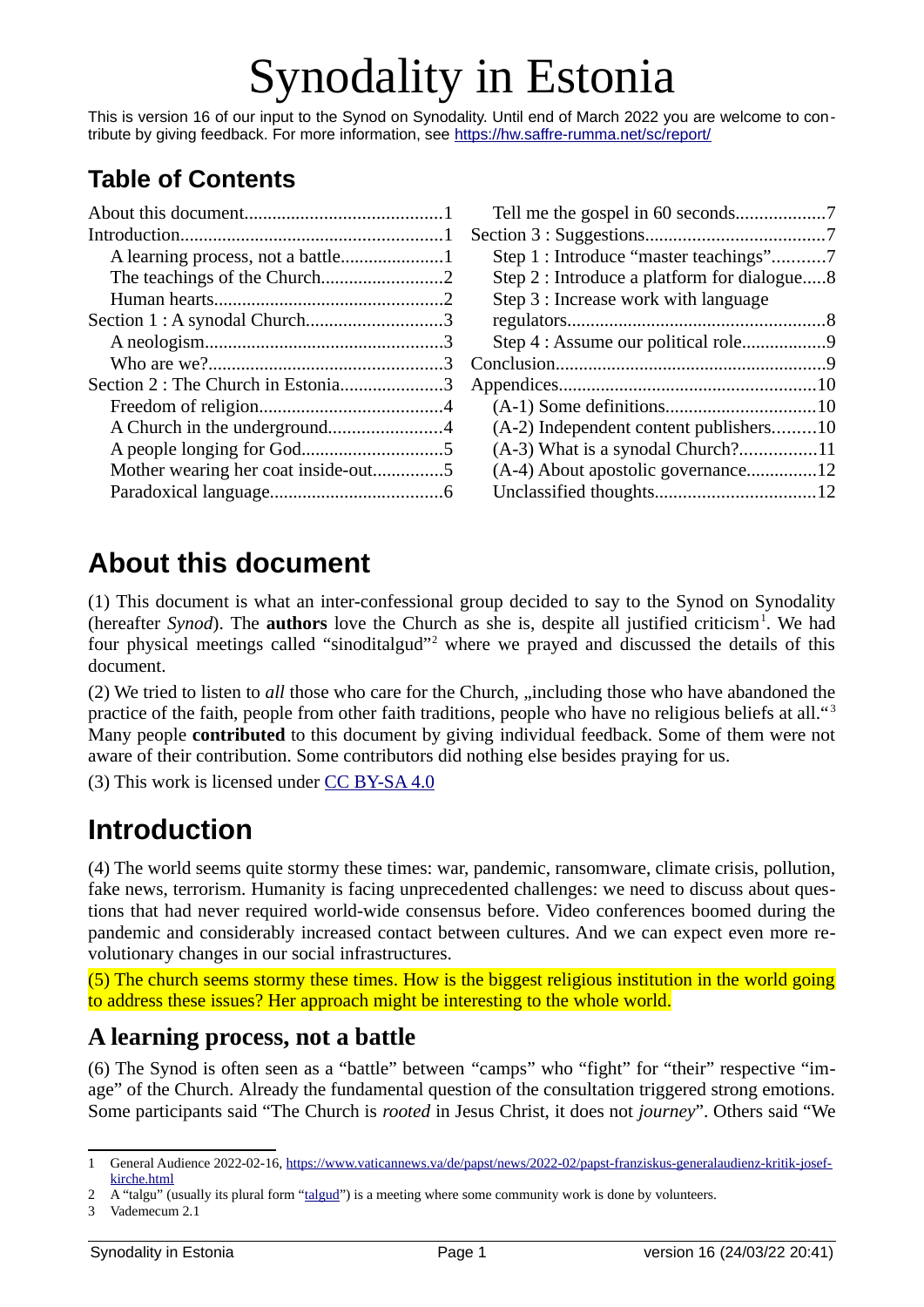<span id="page-1-2"></span>*know* what is good and true, we are not *seeking* for it." One responder<sup>[4](#page-1-3)</sup> said "I view the Synod as negative influence on the Catholic faith. In fact, it can even be considered as sabotage of the Catholic faith."

<span id="page-1-4"></span>(7) Who is to blame when there is a battle?<sup>[5](#page-1-5)</sup> We cannot solve problems by refusing to speak about them. The visible church institutions *do* have serious issues, some of which *deserve* criticism and *require* steps to be taken.

(8) Opposing positions among Christians sometimes exclude each other dramatically and there is no way to embrace them both. "No one can serve two masters" (Matthew 6:24, Luke 16:13). They are not specific to the Catholic church. Issues related to synodality can be observed in every denomination. "They will be divided, father against son and son against father  $(...)$ " [\(Luke 12:53](https://www.bibleserver.com/ESV/Luke12%3A53)).

(9) A "battle" indicates that we are about to learn something important. "I came to cast fire on the earth, and would that it were already kindled!" (Luke 12,49). The Synod acts as a signal that triggers an inter-confessional avalanche of events. The extent of this avalanche is not yet foreseeable.

(10) The first step in every dialogue is to agree on what we are talking about.

### <span id="page-1-1"></span>**The teachings of the Church**

<span id="page-1-6"></span>(11) In this document we use the word "teaching" in its most general meaning : a **teaching** is any <u>[document](https://en.wikipedia.org/wiki/Document)</u> in human language<sup>[6](#page-1-7)</sup> that teaches something.

(12) We need *teachings* in order to announce the Gospel anew in every culture and generation.

(13) The teachings of the Church have different levels of matureness and hence authority:

- The **Scriptures** are historic documents that the Church considers worthy of being *preserved* and *venerated*. These include the **Bible** (venerated by all Christians), and the teachings of the **[Church Fathers](https://en.wikipedia.org/wiki/Church_Fathers)** (venerated by many Christians, but not all)[7](#page-1-9) .
- <span id="page-1-8"></span>• The **official teachings** emitted by church communities are published and *maintained* by the authoring community. They are binding for the members of that community. They receive occasional updates, but evolve slowly. They can be in contradiction with those of other communities.
- The **never-ending stream of independent** teachings of varying authority published by miscellaneous communities and individual humans.

(14) The teachings of the Church are the biggest and most complex documentation library in the world, developed since more than 3000 years, with the biggest community of contributors, with document types ranging from letters, blog entries, news, homilies, prayers, songs, books, films, to dogmatic constitutions, research reports and law collections, with an audience ranging from 2 year old children to experts of every branch of science. Preserving and maintaining this documentation library is a huge and never-ending responsibility of the Church.

#### <span id="page-1-0"></span>**Human hearts**

<span id="page-1-10"></span>(15) When we see a way of thinking or acting that is not "as we were taught", then we feel irritated and are tempted to say "this is wrong"<sup>[8](#page-1-11)</sup>. In such situations it is important to enter into dialogue.

<span id="page-1-14"></span><span id="page-1-12"></span>(16) Human dialogue is always inspired by **emotions**. Emotions can be pleasant or unpleasant, but they are neither good nor bad as such. They arise when an incoming signal meets our personal **convictions**. Convictions are stored in our **hearts[9](#page-1-13)** . Emotions are the primary reaction of our heart to an incoming signal. Human hearts grow slowly like a tree<sup>[10](#page-1-15)</sup>. Every conviction deserves respect. **Emotional intelligence** is the art of reading and interpreting our own emotions and those of others with respect and prudence in order to understand what God is telling us.

(17) A successful dialogue requires all participants to be aware that diving into other people's convictions does not mean to give up your own convictions. Overcoming an unpleasant emotion does

<span id="page-1-3"></span>[<sup>4</sup>](#page-1-2) Private email 2022-03-03

<span id="page-1-5"></span>[<sup>5</sup>](#page-1-4) Answer: the wiser one. We heard this enygmal joke from a lady who is not baptized.

<span id="page-1-7"></span>[<sup>6</sup>](#page-1-6) see National Center for Biotechnology Information<https://www.ncbi.nlm.nih.gov/pmc/articles/PMC5525259/>

<span id="page-1-9"></span>[<sup>7</sup>](#page-1-8) Real-life illustration in [https://hw.saffre-rumma.net/blog/2022/0228\\_2000/](https://hw.saffre-rumma.net/blog/2022/0228_2000/)

<span id="page-1-11"></span>[<sup>8</sup>](#page-1-10) Some participants expressed their convinction that the Eucharist needs both forms of bread and wine.

<span id="page-1-13"></span>[<sup>9</sup>](#page-1-12) The word "heart" has a different definition when surgeons speak about their work than when lovers speak about their emotions.

<span id="page-1-15"></span>[<sup>10</sup>](#page-1-14) Annosa arbor non transplantatur – [Walter of Châtillon](https://en.wikipedia.org/wiki/Walter_of_Ch%C3%A2tillon) (12th century)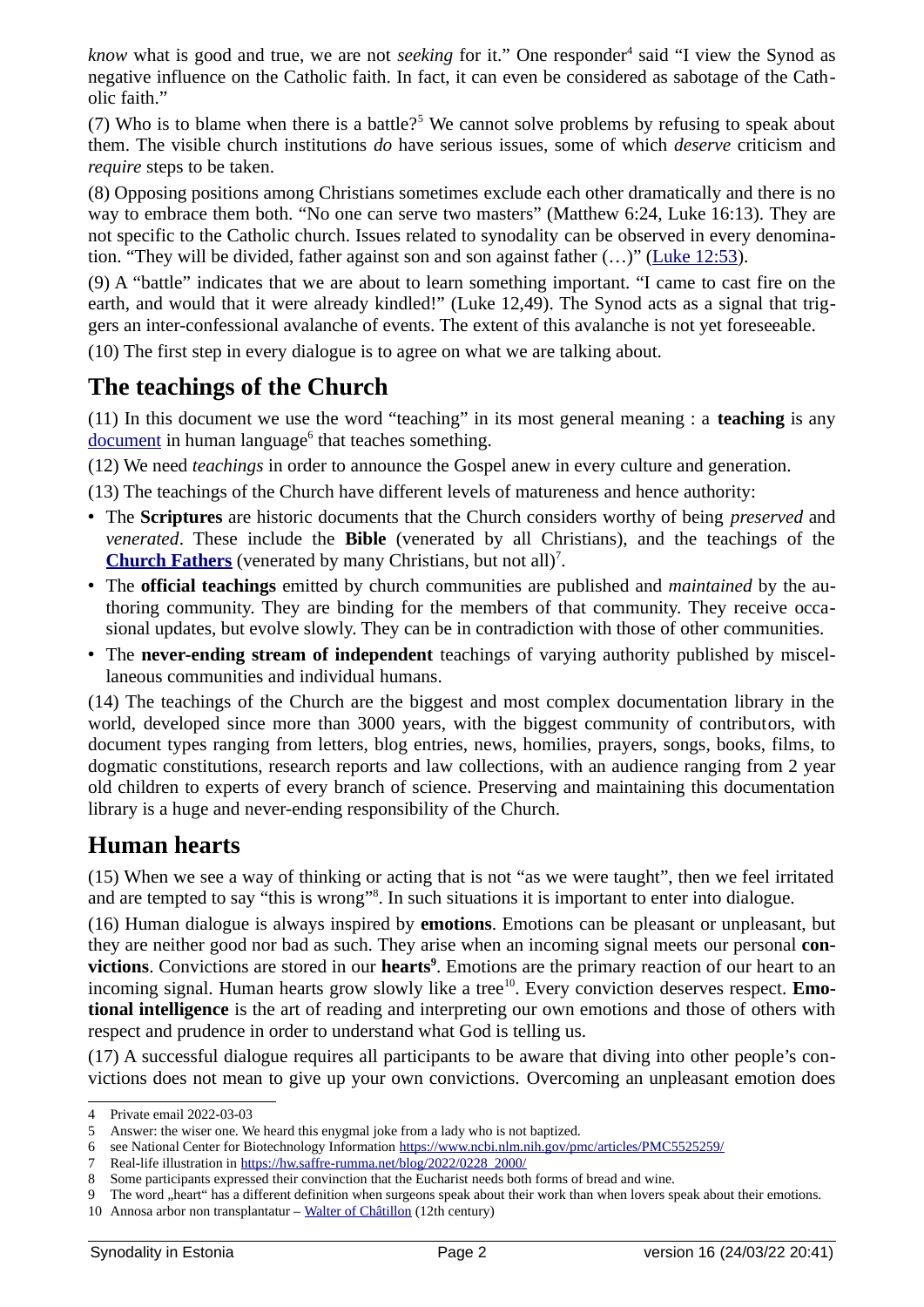not mean that you stop feeling it. God "will not let you be tempted beyond your ability, but with the temptation he will also provide the way of escape, that you may be able to endure it." ( [1 Corinthians 10:13](https://www.bibleserver.com/ESV/1%20Corinthians10%3A13))

# <span id="page-2-3"></span>**Section 1 : A synodal Church**

<span id="page-2-6"></span>*A synodal Church, in announcing the Gospel, 'journeys together'.*

#### <span id="page-2-2"></span>**A neologism**

(18) While the word "synod" has been widely used since ancient times to designate an ecclesiastical council, the adjective "synodal" (together with its derived noun "synodality") is a [neologism.](https://en.wikipedia.org/wiki/Neologism) It has the same parents as "synod" (both words come from Greek *συν* together and *ὁδός* way, journey), but saying . The Church is synodal does obviously not mean that the Church functions only in synods. This neologism emerged during the pontificate of Pope Francis. He spoke about it during a speech in 2015<sup>[11](#page-2-5)</sup>. It was later<sup>[12](#page-2-7)</sup> described as "the decision to journey together" that was "at the heart of the work of renewal the Council Vatican II was encouraging", as the specific organization model ("*modus vivendi et operandi"*) of the Church.

<span id="page-2-4"></span>(19) Synodality carries in itself unity in diversity.

(20) We suggest the following definition: **Synodality** is journeying together as a community. Where **journeying** means being on our way, we are not yet there. We cannot exclude anybody because we all are children of God.

#### <span id="page-2-1"></span>**Who are we?**

<span id="page-2-8"></span>(21) A **Christian** is anybody who professes belief in the Gospel and is confirmed as doing so by being baptized<sup>[13](#page-2-9)</sup>. The **Gospel** is the divine message brought to humanity through Jesus Christ.

(22) Who is part of the Church? God's final decision may surprise both the righteous and those excluded(Matthew 25:31-46). You recognize a prophet from his fruits ([Matthew 7:16](https://www.bibleserver.com/ESV/Matthew7%3A16)). The (visible) fruit of our (invisible) faith is our behaviour. The fruits of a teaching are the *convictions* it cultivates in our hearts and the *behaviour* motivated by these convictions.

(23) There are people who don't call themselves "Christian", but who work for the Kingdom of God. We can consider them as indirectly inspired because "the one who is not against us is for us" (Mark 9:38-40).

(24) The temptation of anybody who follows some religion is to believe themselves superior to the one who just follows their "uncultivated" convictions. Compare the prayers of the Pharisee and the tax collector in [Luke 18:9-14.](https://www.bibleserver.com/ESV/Luke18%3A9-14)

(25) If "love your neighbour and even your enemy" applies to communities as well as to individual humans, we must learn to learn from each other.<sup>[14](#page-2-11)</sup>

(26) A synodal Church acknowledges that intolerable behaviour is judged as such by God, and that we must react to it with love, which is patient and kind, bears, believes and hopes all things, and is not arrogant, rude, irritable or resentful. (1 Corinthians 13)

# <span id="page-2-0"></span>**Section 2 : The Church in Estonia**

<span id="page-2-10"></span>*How is this 'journeying together' happening today in your local Church?* 

<span id="page-2-5"></span>[<sup>11</sup>](#page-2-4) Pope Francis, Address at the Ceremony Commemorating the 50th Anniversary of the Institution of the Synod of Bishops (17 October 2015). [https://www.vatican.va/content/francesco/en/speeches/2015/october/documents/papa-francesco\\_20151017\\_50](https://www.vatican.va/content/francesco/en/speeches/2015/october/documents/papa-francesco_20151017_50-anniversario-sinodo.html) [anniversario-sinodo.html](https://www.vatican.va/content/francesco/en/speeches/2015/october/documents/papa-francesco_20151017_50-anniversario-sinodo.html)

<span id="page-2-7"></span>[<sup>12</sup>](#page-2-6) Synodality in the life and mission of the Church (2 March 2018).

<span id="page-2-9"></span>[https://www.vatican.va/roman\\_curia/congregations/cfaith/cti\\_documents/rc\\_cti\\_20180302\\_sinodalita\\_en.html](https://www.vatican.va/roman_curia/congregations/cfaith/cti_documents/rc_cti_20180302_sinodalita_en.html) [13](#page-2-8) There is no juridical definition of "Christian", "Gospel" and "baptized". Most Christian denominations provide their own

definitions. "There is no other name under heaven given among men by which we must be saved." (Acts 4:12). [14](#page-2-10) Are there scientific studies that compare different denominations regarding the number of testimonies of salvation through the

<span id="page-2-11"></span>Gospel? And how would such studies define what means "salvation"?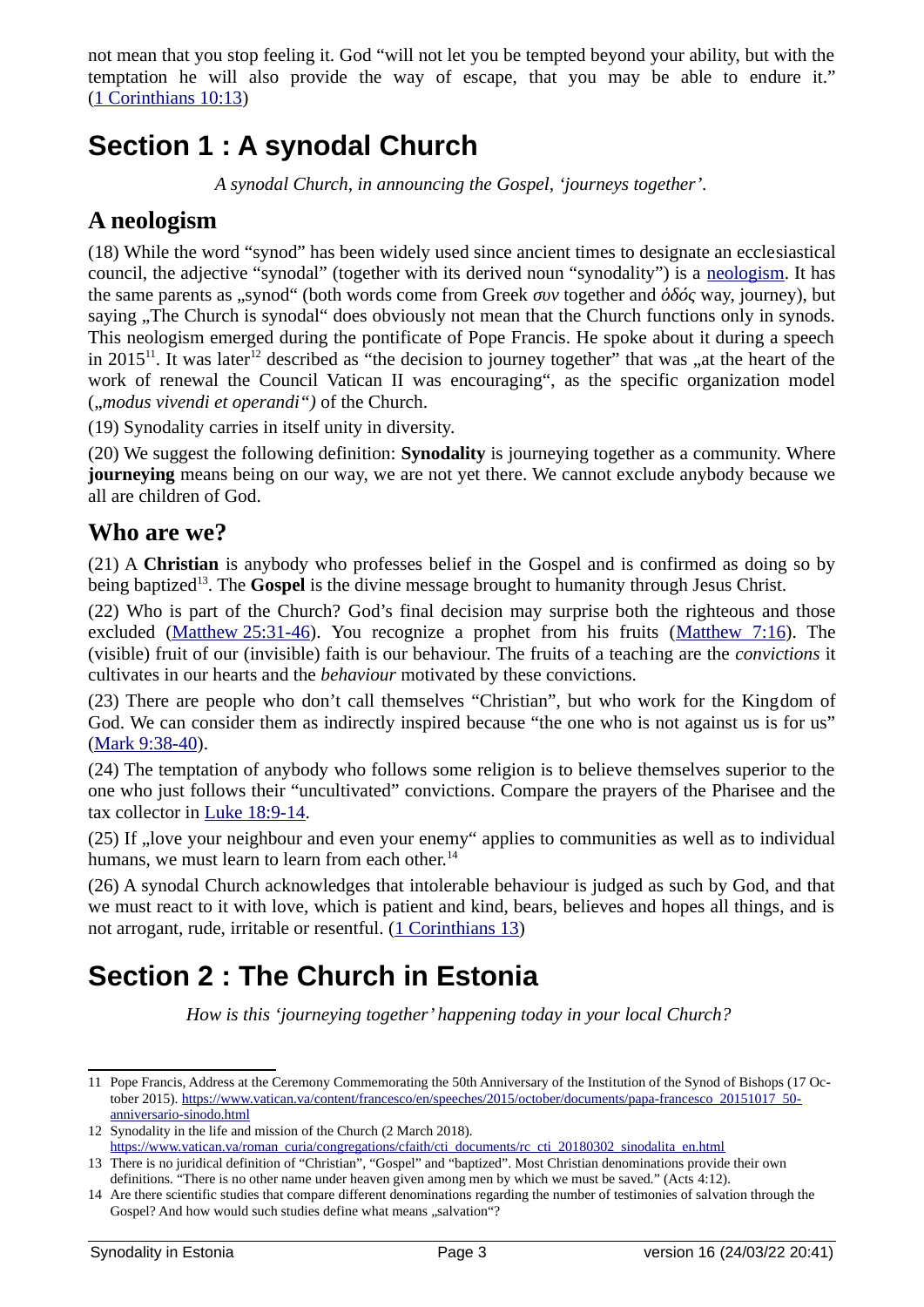### <span id="page-3-1"></span>**Freedom of religion**

(27) The Christians in Estonia do quite well because Estonians are open-minded and don't get angry when their neighbour has a different *modus vivendi*. Freedom of religion is guaranteed by constitution. People in Estonia are allowed to celebrate and worship whatever they want. *As long as they remain in their private domain.*

<span id="page-3-4"></span><span id="page-3-2"></span>(28) Christian denominations in Estonia collaborate in the *Estonian Council of Churches[15](#page-3-3) ,* the *Estonian Evangelical Alliance*[16](#page-3-5) and others. The general climate between Christians is cooperative. "We are continuously looking for ways to better understand, trust and mutually assist each other to proclaim a common Gospel message to all of Estonia."[17](#page-3-7)

### <span id="page-3-6"></span><span id="page-3-0"></span>**A Church in the underground**

(29) Estonians love to say that they are **the least religious people** in the world. This slogan is both true and false depending on your definition of the word "religious". They refuse institutional teachings about the invisible world, which opens them to all kind of loosely defined ideologies. They are culturally averse to any ideological indoctrination.

(30) Most Estonian institutions are ignorant of the Church as a potential partner in dialogue.

<span id="page-3-8"></span>(31) Christians are sometimes considered in the same line with other disadvantaged communities along with bullied children, immigrants, ethnic minorities and handicapped people.<sup>[18](#page-3-9)</sup>

(32) Most Estonians **don't differentiate** between the denominations. "Church" means "everybody who happens to speak about Jesus".

<span id="page-3-12"></span><span id="page-3-10"></span> $(33)$  Most schools<sup>[19](#page-3-11)</sup> in Estonia teach a picture of the Church that is obsolete by at least 500 years<sup>[20](#page-3-13)</sup>. Announcements made by political parties, private companies or religious communities are not allowed in schools.

(34) **Sexual education** in Estonia aligns with the directives of the European Union. Estonian law permits abortion during the first six weeks of pregnancy. Most Estonians consider this a wise solution, which minimizes harm and suffering. Most Estonians agree that **LGBT people** should not hide their particular sexual orientation or identity. There are of course controversial opinions regarding their rights in society. Church institutions teach that homosexuality is a  $\sin^{21}$  $\sin^{21}$  $\sin^{21}$ , and only a few individual scholars<sup>[22](#page-3-17)</sup> differ from this teaching.

<span id="page-3-16"></span><span id="page-3-14"></span>(35) Many Estonians know that Christians follow the [ten commandments](https://en.wikipedia.org/wiki/Ten_Commandments), but have never heard about the [beatitudes.](https://en.wikipedia.org/wiki/Beatitudes) While the Old Testament is commonly known even by people who refuse to follow it, the New Testament is much less visible in public life.

<span id="page-3-18"></span>(36) Many Estonians imagine the Church as what Daniel Vaarik[23](#page-3-19) labelled a "**truth institution**": "Truth institutions were obscenely convinced that they are always right. They never acknowledged any mistake, because this would have meant that they are no longer a *truth* institution. They were slow and introvert. For they feared to make mistakes or to admit them. That's also why they spoke using the complicated Truth Language. But despite their convulsive efforts, people often misunderstood them."

(37) Some theologians in Estonia try to get rid of this image. Toomas Jürgenstein explains that "every teacher is always also a learner: these two go together" and that "teaching always includes

<span id="page-3-3"></span>[<sup>15</sup>](#page-3-2) [http://ekn.ee/sisu.php?lehe\\_id=5](http://ekn.ee/sisu.php?lehe_id=5)

<span id="page-3-5"></span>[<sup>16</sup>](#page-3-4) <http://www.allianss.ee/2021/12/15/eea-pohikiri-2021/>

<span id="page-3-7"></span>[<sup>17</sup>](#page-3-6) <http://www.allianss.ee/dokumendid-2/koik-kirikud-kuulutavad-uhist-evangeeliumi-kogu-eestimaal/>

<span id="page-3-9"></span>[<sup>18</sup>](#page-3-8) See<https://belglane.saffre-rumma.net/blog/2020/0131/>

<span id="page-3-11"></span>[<sup>19</sup>](#page-3-10) Except for the few explicitly Christian schools: <http://www.kristlik.edu.ee/kool/>

<span id="page-3-13"></span>[<sup>20</sup>](#page-3-12) See [https://hw.saffre-rumma.net/blog/2022/0220\\_2000/](https://hw.saffre-rumma.net/blog/2022/0220_2000/)

<span id="page-3-15"></span>[<sup>21</sup>](#page-3-14) See e.g.<http://ekn.ee/inc.lakitus.php?id=340>

<span id="page-3-17"></span>[<sup>22</sup>](#page-3-16) See e.g. Jaan Lahe & Urmas Nõmmik ([https://usuteadus.ee/wp-content/uploads/2011%20\(62\)/Nommik-Lahe.pdf](https://usuteadus.ee/wp-content/uploads/2011%20(62)/Nommik-Lahe.pdf)), Imbi Arro (<https://kjt.ee/2018/02/jumal-armastab-sind-aga/>), Toomas Jürgenstein [\(https://www.sotsid.ee/toomas-jurgenstein](https://www.sotsid.ee/toomas-jurgenstein-jumalatoestused-ja-kooseluseadus/)[jumalatoestused-ja-kooseluseadus/\)](https://www.sotsid.ee/toomas-jurgenstein-jumalatoestused-ja-kooseluseadus/).

<span id="page-3-19"></span>[<sup>23</sup>](#page-3-18) Daniel Vaarik, Asutaja piinad. Tõe asemel koostöö. [https://www.levila.ee/tekstid/asutaja-piinad/asutaja-piinad-toe-asemel](https://www.levila.ee/tekstid/asutaja-piinad/asutaja-piinad-toe-asemel-koostoo)[koostoo](https://www.levila.ee/tekstid/asutaja-piinad/asutaja-piinad-toe-asemel-koostoo) : "Tõeasutused olid ropult veendunud, et neil on alati õigus. Nad polnud nõus vigu tunnistama, sest vea tunnistamine tähendaks ju, et nad pole enam TÕEasutused. Nad olid üsna aeglased ja kinnised. Ikka samal põhjusel, et nad kartsid vigu teha või siis neid välja näidata. Sestap rääkisid nad ka keerulises Tõe Keeles. Hoolimata nende kramplikest pingutustest saadi neist asutustest aga pidevalt valesti aru! (...)"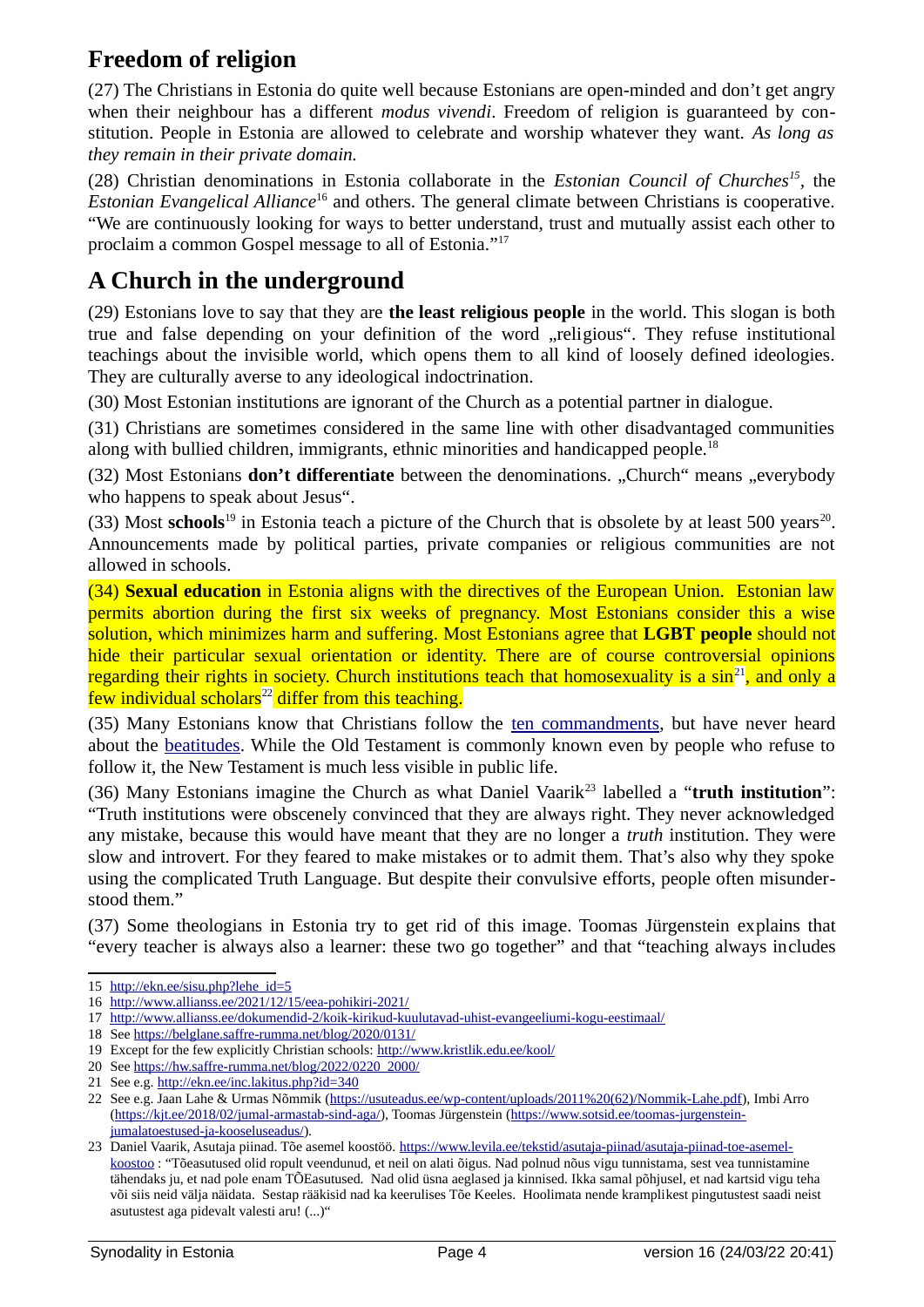<span id="page-4-4"></span><span id="page-4-2"></span>learning."<sup>[24](#page-4-3)</sup> But we are still often tempted to "escape into a pure teaching" and forget that "faith must prove itself and grow in contact with reality".<sup>[25](#page-4-5)</sup>

<span id="page-4-6"></span>(38) Christians in Estonia learn about their church mainly through the media and discussions in social media. A small "elite" participate in catechesis or seminars. Many Christians have some independent publisher<sup>[26](#page-4-7)</sup> as their preferred source of information. Very few Christians in Estonia read Vatican News.

(39) Many Christians in Estonia remind rather the Pharisees than the apostles in their fervent fight for traditional moral values.

### <span id="page-4-1"></span>**A people longing for God**

(40) Estonians have a deep respect and interest for traditions and moral values. They understand the beauty of ancient rites. They love both the visible and the invisible aspects of reality, and skilfully use poetic language, music, images or sculptures for describing it.

(41) Estonians seek for what is good and true. They understand the need of a common code of conduct for living in sustainable peace. They long for true ethical values beyond those defined by plain law. Estonians long for God.

(42) Being *ignored* by a people that longs for God is a tougher verdict against the Church than being repressed by some authoritarian regime. But we don't worry about the Church. The Church can survive without Estonia. Our worry is: can a people survive when it ignores the Gospel?

(43) The Estonian people ignores the Gospel. This situation has complex causes. Estonia's history is certainly one of them. Another cause is certainly "a desensitized human conscience, a distancing from religious values and a prevailing individualism accompanied by materialistic philosophies that deify the human person and introduce worldly and material values in place of supreme and transcendental principles"<sup>[27](#page-4-9)</sup>.

<span id="page-4-8"></span> $(44)$  It is easy to blame others, but let us rather look at our own sin [\(Matthew 7:3-5\)](https://www.bibleserver.com/ESV/Matthew7%3A3-5). Who is responsible when the pupil fails to hear what the teacher says – the teacher or the pupil? If the job of the Church is to announce the Gospel, then she is obviously not doing this job very well in Estonia.

#### <span id="page-4-0"></span>**Mother wearing her coat inside-out**

(45) How can we dare to criticize our beloved mother Church? The following image encouraged us to dive into this: When you are a child and go shopping with your mother, and when you see that your mother has put her coat inside-out, will you let her get exposed to laughter of other people? No! Of course you will help her to turn her coat right.<sup>[28](#page-4-11)</sup>

<span id="page-4-10"></span>(46) Estonians are reasonable and realistic people. When you tell them something that is in contradiction with what they know to be true, they simply turn away and stop listening to you. Each time the Church is seen "wearing her coat inside-out", people of good will turn away from the Church – and from Jesus. Representatives of [New Atheism](https://en.wikipedia.org/wiki/New_Atheism) don't criticize the *ideal* Church, they criticize some part of the church that they saw wearing her coat inside-out.

(47) The Church happens to say things that are in contradiction with common sense. For example, it is difficult to explain to Estonians

- why God asks us to trust in a book rather than trusting our hearts
- why God forgives your sins but requires you to lead a "morally upright" life
- why all humans are sinners by birth and would need to get baptized in order to get saved
- why loving your enemies would lead to peace

<span id="page-4-3"></span>[<sup>24</sup>](#page-4-2) Kirjutamisest ja õpetamisest. Intervjuu [Toomas Jürgensteiniga](https://et.wikipedia.org/wiki/Toomas_J%C3%BCrgenstein). [https://kjt.ee/2022/01/kirjutamisest-ja-opetamisest-intervjuu](https://kjt.ee/2022/01/kirjutamisest-ja-opetamisest-intervjuu-toomas-jurgensteiniga)[toomas-jurgensteiniga](https://kjt.ee/2022/01/kirjutamisest-ja-opetamisest-intervjuu-toomas-jurgensteiniga)

<span id="page-4-5"></span>[<sup>25</sup>](#page-4-4) Papst em. Benedikt: "Lehre muss sich in und aus Glauben entwickeln", <https://www.vaticannews.va/de/vatikan/news/2021-07/emeritiert-papst-benedikt-lehre-entwickelt-glaube-entweltlichung.html> [26](#page-4-6) Appendix (A-7) gives some examples of independent publishers that are read in Estonia.

<span id="page-4-9"></span><span id="page-4-7"></span>[<sup>27</sup>](#page-4-8) Apostolic journey of his Holiness Pope Francis to the United Arab Emirates (3-5 February 2019). A document on human fraternity for world peace and living together [https://www.vatican.va/content/francesco/en/travels/2019/outside/documents/papa](https://www.vatican.va/content/francesco/en/travels/2019/outside/documents/papa-francesco_20190204_documento-fratellanza-umana.html)[francesco\\_20190204\\_documento-fratellanza-umana.html](https://www.vatican.va/content/francesco/en/travels/2019/outside/documents/papa-francesco_20190204_documento-fratellanza-umana.html)

<span id="page-4-11"></span>[<sup>28</sup>](#page-4-10) Marie-Noëlle Thabut, une vie avec la Bible. [https://www.la-croix.com/Religion/Catholicisme/France/Marie-Noelle-Thabut-vie-](https://www.la-croix.com/Religion/Catholicisme/France/Marie-Noelle-Thabut-vie-Bible-2018-12-23-1200991349)[Bible-2018-12-23-1200991349](https://www.la-croix.com/Religion/Catholicisme/France/Marie-Noelle-Thabut-vie-Bible-2018-12-23-1200991349)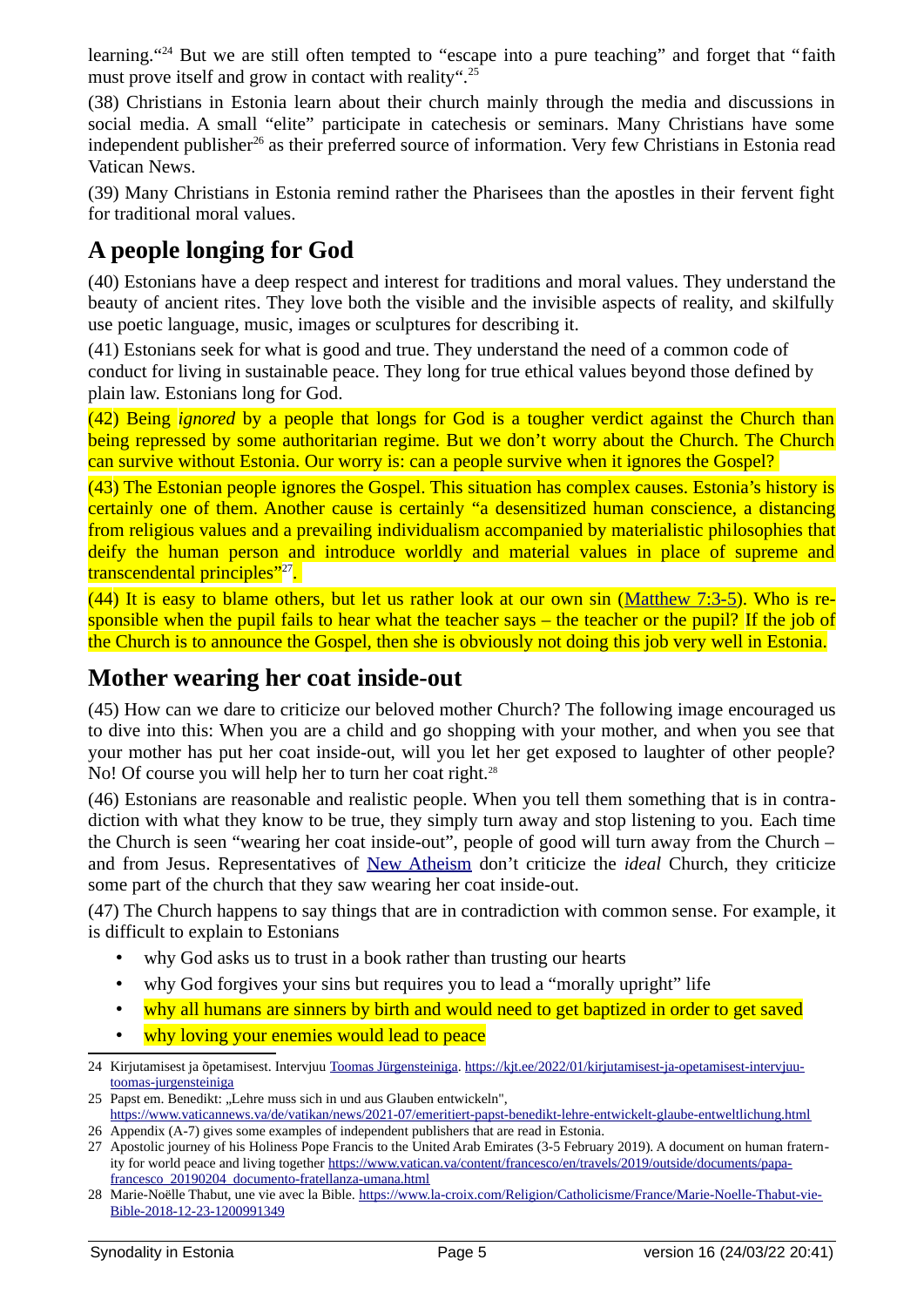• why God requires priests to be male and divorced parents to never marry again

(48) The most important reasons for people in Estonia to refuse the church are

- teachings that contradict common sense
- non-transparent governance
- her claim to own the one and only truth
- historic mistakes of the church (crusades, inquisition, ...)

(49) The Church is sometimes reluctant to say that the Gospel itself remains an axiom, a mystery of faith, which we cannot and do not want to prove. The Church has seen herself as the guardian of the Gospel who is responsible for protecting it. The Gospel needs no guardian.

(50) The message of *[Dei Verbum](https://www.vatican.va/archive/hist_councils/ii_vatican_council/documents/vat-ii_const_19651118_dei-verbum_en.html)*, which explains that Jesus sheds a new light on the role of Scripture for our faith and that the Gospel is more than the Bible, is not well known in Estonia.

(51) Many Estonians, both followers and opponents of the Church, see the Bible as a "magic" book that gives "clear" instructions for "getting into Heaven". The Gospel has nothing **magical**. Christian faith is about right relationship to **reality**, not an idolatry of something "supernatural".

<span id="page-5-1"></span>(52) The word "[supernatural](https://en.wikipedia.org/wiki/Supernatural)" emerged in the medieval period and didn't exist in the ancient world.<sup>[29](#page-5-2)</sup> It should be used with care because it can get misinterpreted as "magic". God does not tweak the laws of nature. To believe in anything that is against [scientific evidence](https://en.wikipedia.org/wiki/Scientific_evidence) would be [superstition.](https://en.wikipedia.org/wiki/Superstition)

(53) The Church in Estonia has a rather clerical image. Christians say "Speaking about faith should be done by priests and professional teachers" or "I am not wiser than books". Estonians expect Christians to fulfil the moral duties they don't want to fulfil themselves.

(54) Non-Christians imagine Church as a place where you may not laugh, must be quiet and behave in a grave and earnest manner.

(55) Getting baptized is often seen as an "administrative step" in order "to get to heaven" after your death, with no need for [spiritual growth](https://en.wikipedia.org/wiki/Spiritual_formation). "Luterlased on mõnus kirik, sest nad jätavad sind rahul".

(56) The Church in Estonia is often seen as a preserver of ancient buildings and cultural heritage.

#### <span id="page-5-0"></span>**Paradoxical language**

(57) Wise men think about the Gospel for their whole lives and yet can't explain it better than using paradoxical language. And at the same time the Gospel can be clear and unbiased when you hear it, regardless of your educational degrees. God has "hidden these things from the wise and understanding and revealed them to little children" ([Matthew 11:25](./hidden%20these%20things%20from%20the%20wise%20and%20understanding%20and%20revealed%20them%20to%20little%20children%3B))

(58) All statements in the following table seem to be opposing, and yet each of them is valid. We tried to put labels to the two columns but *could not consent on any*. None of us

| God is just and punishes a sinful life.      | God is merciful and forgives our mistakes.                                             |
|----------------------------------------------|----------------------------------------------------------------------------------------|
| We are well-organized and obedient.          | We are creative and co-responsible. "We must<br>obey God rather than men." (Acts 5:29) |
| We speak carefully and with reverence.       | We speak openly and without fear.                                                      |
| We make no compromises.                      | We are embracing, inclusive.                                                           |
| We are strong because we hope in God.        | We hope in God despite our weakness.                                                   |
| Our teachings are founded and true.          | Our teachings are inspired and open-minded.                                            |
| The Bible is self-explaining, our job is to  | The Bible needs explanation, our job is to                                             |
| <i>proclaim it.</i>                          | explain it.                                                                            |
| God protects us from evil.                   | God protects the poor and weak from the rich                                           |
|                                              | and strong.                                                                            |
| No salvation outside of the Church. Only the | No salvation without the Gospel. There are                                             |
| baptized can be saved.                       | people who follow the Gospel without being                                             |
|                                              | <b>baptized (Matthew 7:21)</b>                                                         |

<span id="page-5-2"></span>[29](#page-5-1) Benson Saler. Supernatural as a Western Category. 1977. <https://www.jstor.org/stable/640071>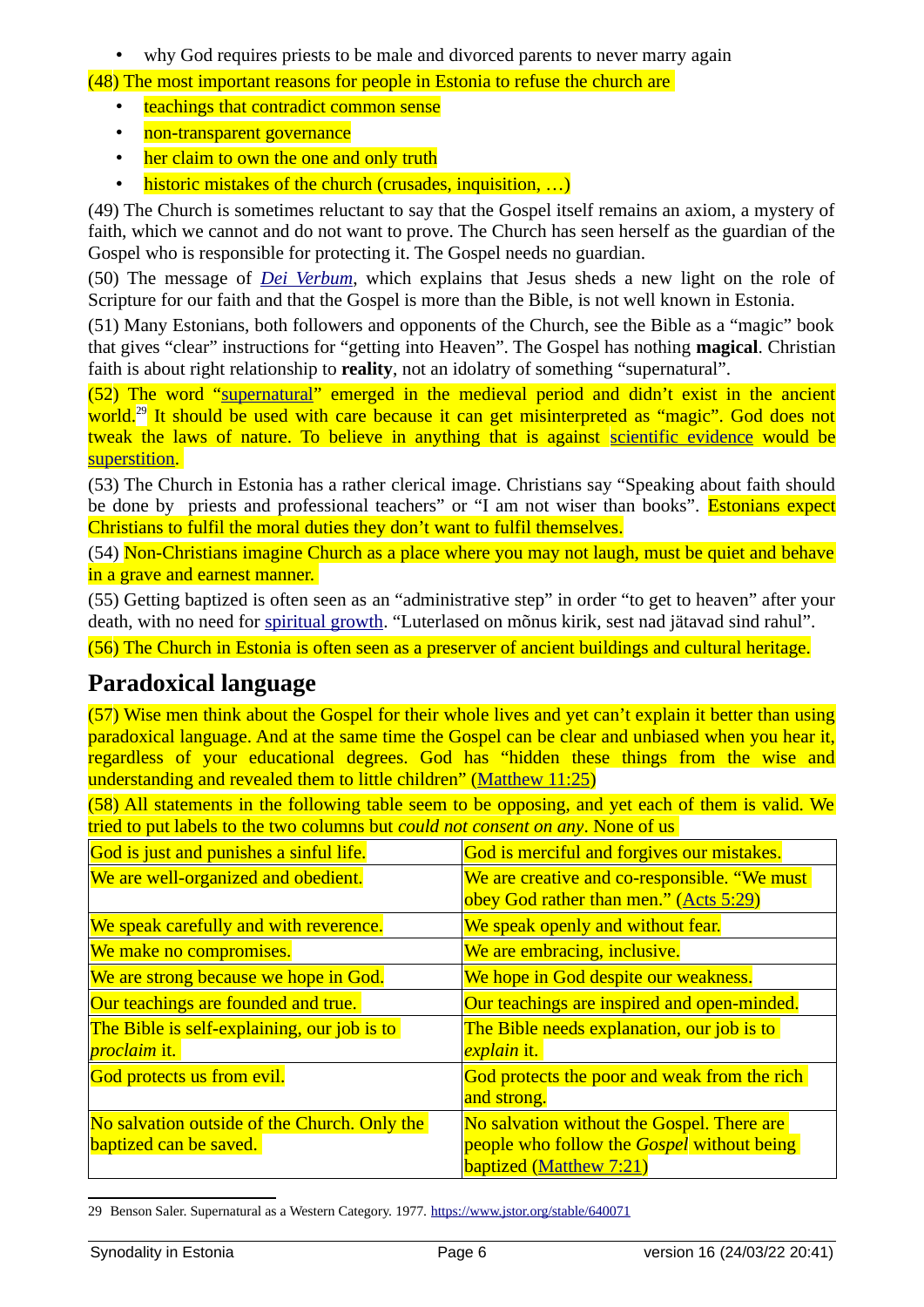<span id="page-6-7"></span><span id="page-6-5"></span><span id="page-6-3"></span>

| The Gospel calls us to follow the Church.                                                                                | The Gospel calls us to love our neighbour.       |
|--------------------------------------------------------------------------------------------------------------------------|--------------------------------------------------|
| Live hidden to live happily <sup>30</sup> . "He will not shout                                                           | "You are the light of the world" (Matthew 5:14). |
| or cry out, or raise his voice in the streets"                                                                           |                                                  |
| (Isaiah 42:2).                                                                                                           |                                                  |
| Speak out against immorality. <sup>31</sup> Tell your brother Do not to look for evil in others, but good. <sup>32</sup> |                                                  |
| when he is wrong (Mt 18:17).                                                                                             |                                                  |
| Don't speak loud in public. "He will not cry                                                                             | Say your opinion in public. "What I tell you in  |
| aloud or lift up his voice, or make it heard in the                                                                      | the dark, say in the light, and what you hear    |
| street" (Isaiah 42:2)                                                                                                    | whispered, proclaim on the housetops."           |
|                                                                                                                          | (Matthew 10:27)                                  |

### <span id="page-6-2"></span>**Tell me the gospel in 60 seconds**

(59) If you ask a Christian to tell you the Gospel in one minute, you will get a different answer each time you ask. That's normal because the Gospel as a divine message is beyond human reason. Here are the two most paradoxical summaries we heard in Estonia.

| 1) God is holy. That means: he's perfect. And<br>sin cannot live with Him.<br>2) On the other hand, Man is sinful. I've lied<br>and you've lied. I've stolen and you've stolen. I<br>had fits of rage and you had fits of rage.<br>3) The problem : If God is holy, and sin cannot<br>live with him, but man is sinful, then we cannot<br>live with him. We are cut off from God. Not only<br>in this life, but when we die, we remain cut off<br>from God for eternity in a place called hell.        | We are almost constantly busy with asking: Am<br>good enough? Am I loved? Does my life<br>make sense? The Gospel says: yes, you are<br>good enough, you are loved, your life does<br>make sense. God made the world such that<br>the good always wins over the evil. God loves<br>every single human <i>unconditionally</i> , like<br>parents who love their children regardless of<br>whether they deserve it or not. Your mistakes<br>and weaknesses are no obstacle to God's |
|--------------------------------------------------------------------------------------------------------------------------------------------------------------------------------------------------------------------------------------------------------------------------------------------------------------------------------------------------------------------------------------------------------------------------------------------------------------------------------------------------------|---------------------------------------------------------------------------------------------------------------------------------------------------------------------------------------------------------------------------------------------------------------------------------------------------------------------------------------------------------------------------------------------------------------------------------------------------------------------------------|
| 4) The solution: But this is not what God wants<br>for us. So he sent His son Jesus Christ to die<br>on the cross for our sin. While Jesus was<br>hanging on the cross, God put all our sin on<br>him, so that when Jesus died, all our sins were<br>paid for. And God raised Jesus from the dead<br>on the third day.<br>5) The response: If we admit that we are sin-<br>ners, and believe that Jesus paid for our sin on<br>the cross, then we will be saved.<br>(Author: Ben Ellis <sup>33</sup> ) | love. Though of course they can disturb you or<br>others. And God loves each other human as<br>much as you. He gets angry when you don't<br>trust him fully or cause harm to others. But he<br>constantly helps you to become better. Though<br>you don't always grasp every detail of his plan.                                                                                                                                                                                |
|                                                                                                                                                                                                                                                                                                                                                                                                                                                                                                        | Only the Gospel can make you sustainably<br>happy every day of your life, even when facing<br>your own death. It's enough to decide that you<br>want to believe in it and let it become the first<br>answer of your heart whatever happens. We<br>can't fully understand all this, it's a life-long<br>learning process. (Author: Luc Saffre <sup>34</sup> )                                                                                                                    |

# <span id="page-6-9"></span><span id="page-6-1"></span>**Section 3 : Suggestions**

<span id="page-6-11"></span>*What steps does the Spirit invite us to take in order to grow in our 'journeying together?'*

#### <span id="page-6-0"></span>**Step 1 : Introduce "master teachings"**

(60) We recommend to develop **master teachings**, a consistent documentation library that explains in [plain language](https://en.wikipedia.org/wiki/Plain_language) what the Gospel means in the visible world of our time. These master teachings

<span id="page-6-4"></span>[<sup>30</sup>](#page-6-3) "vivons cachés pour vivre heureux" is the final verse of a fable by French author Florian around 1750. [https://fr.wiktionary.org/wiki/pour\\_vivre\\_heureux\\_vivons\\_cach%C3%A9s](https://fr.wiktionary.org/wiki/pour_vivre_heureux_vivons_cach%C3%A9s)

<span id="page-6-6"></span>[<sup>31</sup>](#page-6-5)<https://www.thebiblejourney.org/the-bible-journey/18-letters-from-james-jude-peter35508/peter-speaks-out-against-immorality/> [32](#page-6-7) Angelus 2022-02-07. [https://www.vaticannews.va/en/pope/news/2022-02/pope-at-angelus-strive-to-see-clearly-and-speak-](https://www.vaticannews.va/en/pope/news/2022-02/pope-at-angelus-strive-to-see-clearly-and-speak-charitably.html)

<span id="page-6-8"></span>[charitably.html](https://www.vaticannews.va/en/pope/news/2022-02/pope-at-angelus-strive-to-see-clearly-and-speak-charitably.html)

<span id="page-6-10"></span>[<sup>33</sup>](#page-6-9)<https://sonumid.ee/2021/01/12/rapla-ameeriklased-see-on-meie-generatsiooni-11-september/>

<span id="page-6-12"></span>[<sup>34</sup>](#page-6-11) <https://hw.saffre-rumma.net/talks/gospel60/>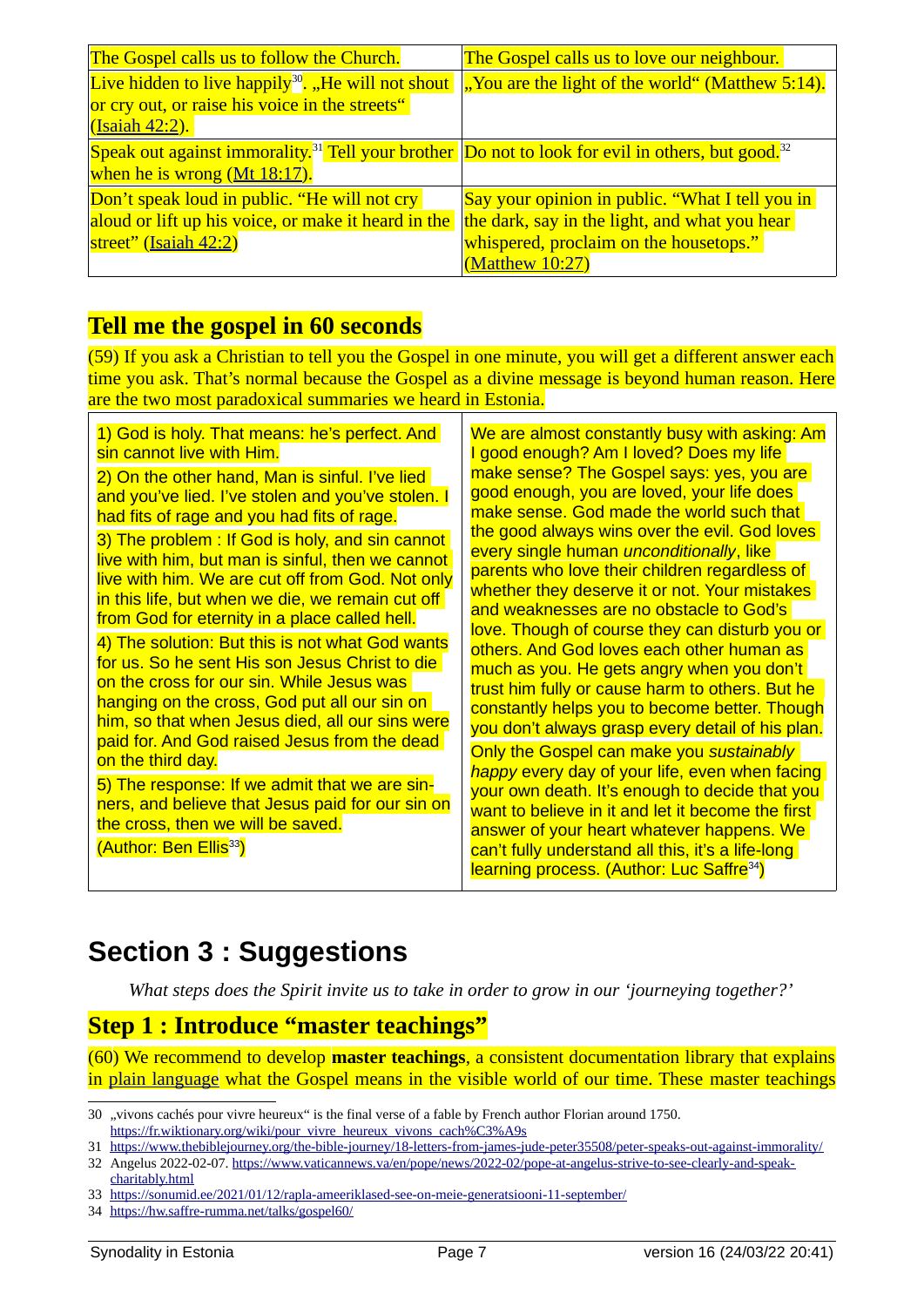would serve as **directives** to the church institutions. No denomination would be excluded. The church institutions would not have to abandon their own teachings or "replace them" by "ecumenical" or "dilated" teachings. Their own teachings may remain more specific than the master teachings. For example, if the master teaching would allow for female priests, Catholic women who feel the call to be priest can choose to either review their wish or to change to another denomination. Changing denomination should not be seen as "betrayal", it would just be an individual preference for a given institution.

(61) Particular teachings of the different church communities are texts formulated in human language at a given time. They are always those of the community that publishes them. The first commandment is to love God and to not venerate any other idol. Saying that God is the Lord and that His name is hallowed means that no human teaching can claim to be absolutely true or to have authority over others.

(62) Authors of teachings should feel responsible for maintaining their publications. They should have a procedure for publishing amendments or updates to their teaching in case it turns out to be wrong, misleading or harmful. Publishing teachings and then stopping to maintain them can promote disorder**.** Even the different translations of the Bible evolve. "Temptations to sin are sure to come, but woe to the one through whom they come! It would be better for him if a millstone were hung around his neck and he were cast into the sea than that he should cause one of these little ones to sin." (Luke 17:2)

(63) The historical teachings, including the Bible and dogms are contextual, i.e. were written as an answer to a given historic situation. Master teachings don't update historic teachings, they *comment* on them and might even call for their deprecation when needed.

#### <span id="page-7-0"></span>**Step 2 : Introduce a platform for dialogue**

(64) Many authors, ranging from independent bloggers to renowned communities, contribute to the teachings of the Church when they write about the Gospel on their websites. It is their human right to express their opinions. Nothing that has been published can be made undone. This is why no organization can have the power to censure what is being said.

(65) Rather than controlling published content of individual contributors, the Church should use the Internet more actively and develop an open standard to reliably manage comments about teachings so that every reader can see what the Church has to say about a particular teaching.

 $(66)$  For the end users, this system could be a browser plug-in that tells them for every page they are viewing information of style "This content is approved by X and contested by Y". End users could also have an option to explicitly request a review for a given teaching for which no comment has been published so far.

#### <span id="page-7-1"></span>**Step 3 : Increase work with language regulators**

(67) The Scriptures are full of poetical and paradoxical language because the mysteries of the faith are beyond human language.

(68) But living and operating together as humans needs communication. Communication needs a human language. **Human language** is based on **vocabulary**. A **vocabulary** is a set of definitions. A **definition** is a name that has been assigned to a **concept** (it gives a **meaning** to a name). God does not assign names to concepts, he leaves that job to us ([Genesis 2:19](https://www.bibleserver.com/ESV/Genesis2%3A19)).

<span id="page-7-2"></span>(69) A good definition provides a clear, concrete, complete, correct, coherent and concise[35](#page-7-3) **description** of its meaning. It must be concise because all participants of a dialogue need to be able to remember it. Using unclear, vague, incomplete or incoherent definitions can promote disorder.

<span id="page-7-4"></span>(70) The Church should learn to use **plain language** when explaining the Scriptures, so that her "audience can find what they need, understand what they find the first time they read or hear it, and use what they find to meet their needs."<sup>[36](#page-7-5)</sup>

<span id="page-7-3"></span>[<sup>35</sup>](#page-7-2) 7C of communication see e.g. <https://www.managementstudyguide.com/seven-cs-of-effective-communication.htm>

<span id="page-7-5"></span>[<sup>36</sup>](#page-7-4)<https://www.plainlanguage.gov/about/definitions/>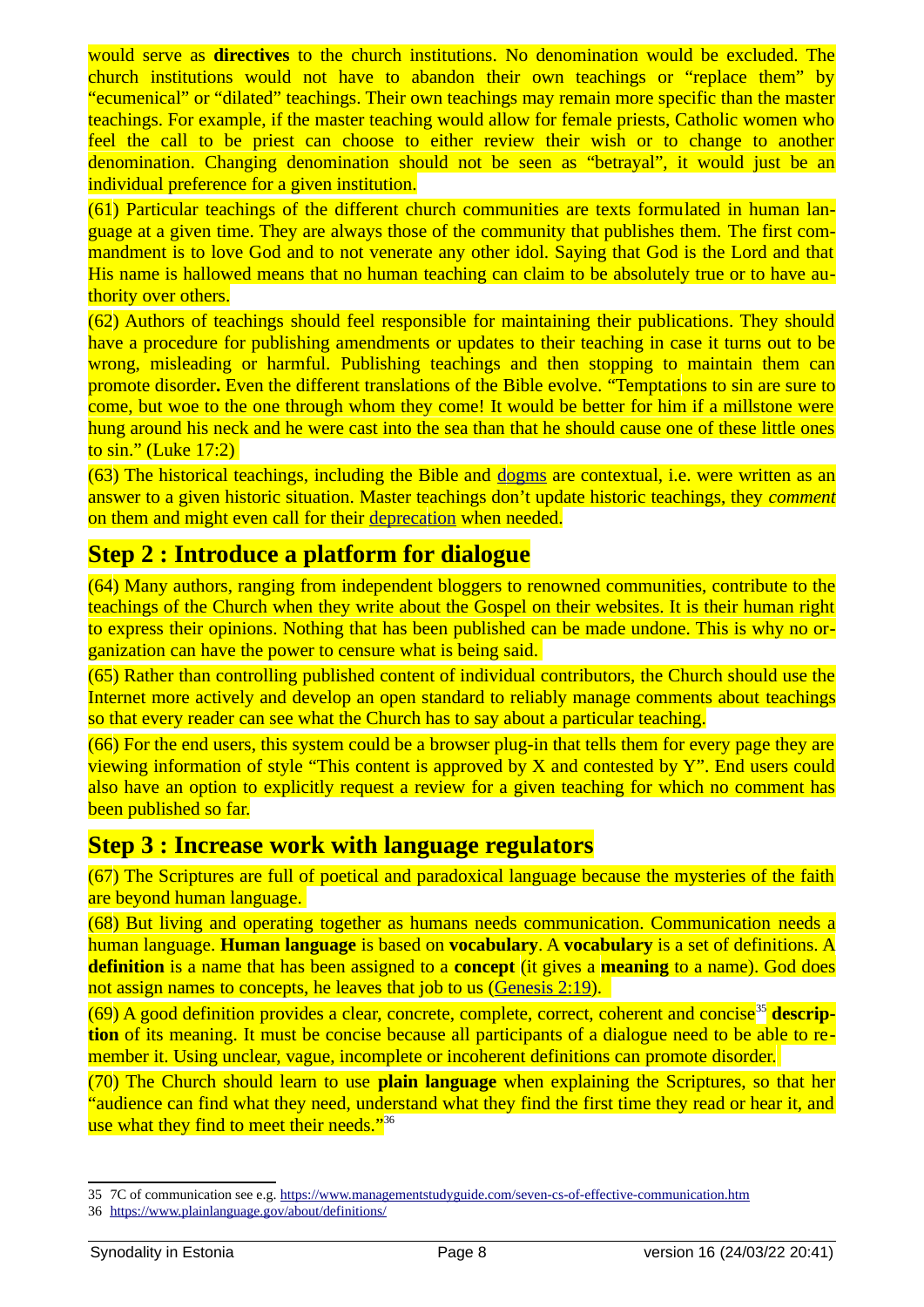(71) The Church should increase her collaboration with language regulators. The [Institute of the](https://et.wikipedia.org/wiki/Eesti_Keele_Instituut) [Estonian Language](https://et.wikipedia.org/wiki/Eesti_Keele_Instituut) is the **language authority** that regulates and maintains the vocabulary for the Estonian language. Wikipedia is the place that unites the work of all language authorities.

### <span id="page-8-1"></span>**Step 4 : Assume our political role**

<span id="page-8-2"></span>(72) The political role of the Church is to provide orientation to those who govern the visible world. Rather than discussing about the differences between a marriage and a *de facto* union, whether celibate life is better than living in a same-sex couple<sup>[37](#page-8-3)</sup> or whether an egg cell that has just been caught by a sperm is already a human being, let us focus on problems that cause visible harm and suffering to large groups of humans or to the Earth as our common home.

(73) [Fratelli Tutti](https://sinod.katoliku.ee/en/links/#term-FT) points out that the big problems of humanity have to do with money and industry. Law systems that allow corporations to make profit by causing harm are sinful. We have a common guilt because our civilization created these laws. God asks us to govern the world (Genesis 1:26). Money and the "[invisible hand](https://en.wikipedia.org/wiki/Invisible_hand)" cannot do this job for us because they are just tools and infrastructures, which can be used for good or for evil purposes.

(74) Private corporations have legal approval of our government to make profit by cultivating things that are harmful to the humans or to our planet.

- Media industry benefits when people get excited and speak hatefully or tell lies.
- Medical industry benefits when sexual or cosmetic fantasies cause harmful wishes.
- Entertainment, technology and food industry benefits when people get addicted.
- Mass weapon industry benefits when governments get into fight

(75) The Church must help governments to identify harmful laws and to imagine innovative ways to change them. This is especially important when a required change is against the interest of private corporations that are more powerful than their national government.

 $(76)$  We suggest that the Church develops her competence as the most independent and trustworthy service provider to those who rule the *visible world*.

# <span id="page-8-0"></span>**Conclusion**

(currently just some ideas to be meditated)

 $(77)$  There is something central to say about power and authority in the tradition of [Philippians 2,](https://www.bibleserver.com/ESV/Philippians2) and Christian leadership in any Christian church. Our leaders and patterns of authority in a 'sünadaalne kirik' should be sacraments of him 'who humbled himself and took the form of a servant'. In no church is this more dramatically represented than when the Holy Father washes the feet of the poor and the refugees on Holy Thursday. Naturally, this drama is more emphatic precisely because of the quasi-monarchic nature of papal authority. Ultimately, however the mandatum of Christ was that we should 'wash one another's feet'. And we all have a long way to go before we live out that part of his new commandment.

(78) The Pope should be a good shepherd. Church seeks authority, not power. Authority means that the sheep trust you. Power means that they have no choice. Heart-based faith versus doctrine-based faith: we hear the Gospel in our heart, we feel our hearts burning from an unpronounceable hope, and then we discover that the Scriptures reflect this hope in un unexplainable way. That's heartbased faith. But saying that we receive the Gospel by hearing the Scriptures and deciding to follow some teaching would be doctrine-based faith.

(79) Any visible church institution unavoidably gathers power and wealth: humans *want* to give back when they receive something. Wealthy people *want* to make donations, they *want* to support this institution that helped them to hear the Gospel and to find salvation. But how difficult is it for a rich to get into Heaven!

<span id="page-8-3"></span>[<sup>37</sup>](#page-8-2) As seen in *Compendium of the social doctrine of the Church*,

[https://www.vatican.va/roman\\_curia/pontifical\\_councils/justpeace/documents/rc\\_pc\\_justpeace\\_doc\\_20060526\\_compendio-dott](https://www.vatican.va/roman_curia/pontifical_councils/justpeace/documents/rc_pc_justpeace_doc_20060526_compendio-dott-soc_en.html)[soc\\_en.html](https://www.vatican.va/roman_curia/pontifical_councils/justpeace/documents/rc_pc_justpeace_doc_20060526_compendio-dott-soc_en.html)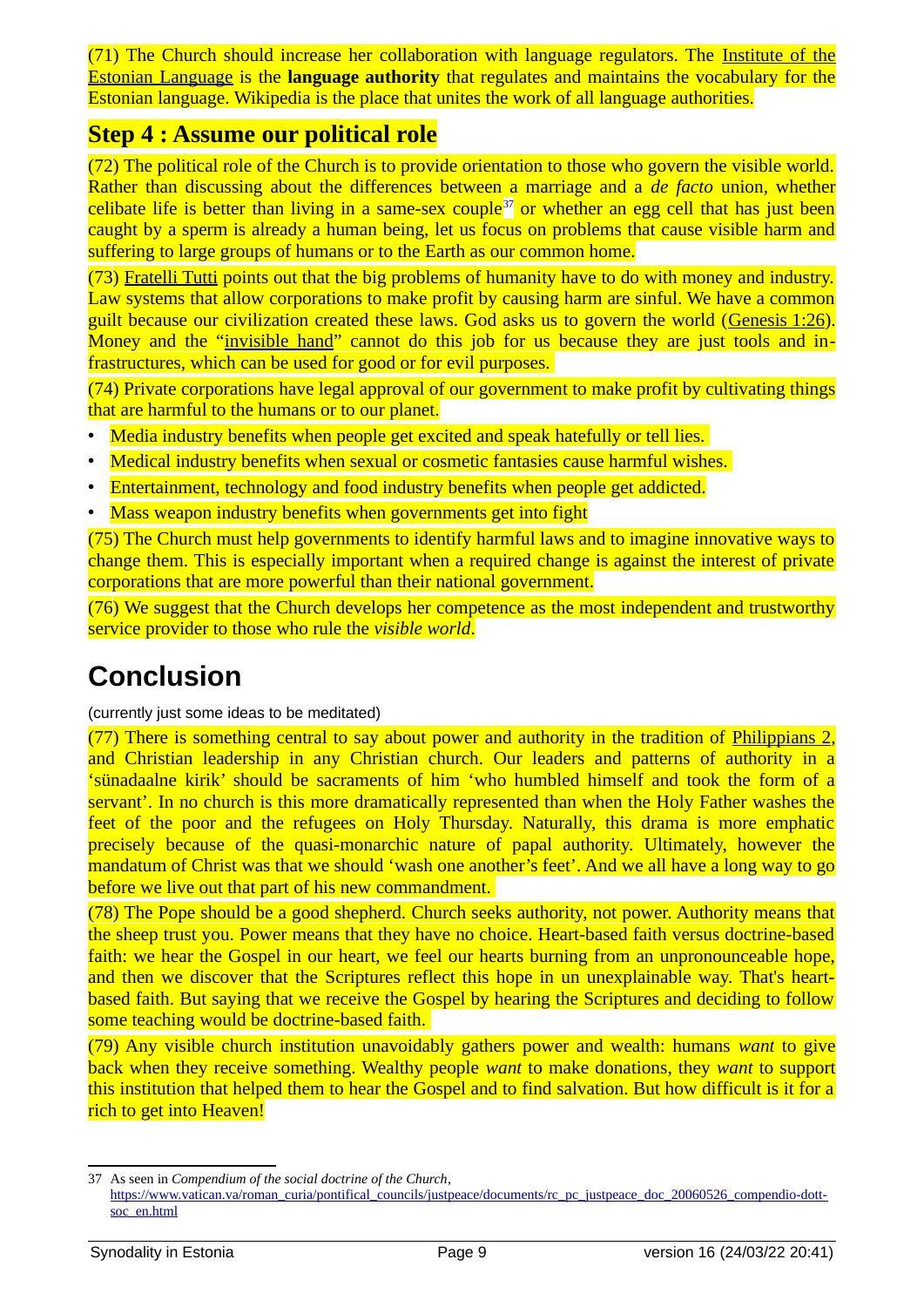# <span id="page-9-2"></span>**Appendices**

# <span id="page-9-1"></span>**(A-1) Some definitions**

(80) Because we are a diverse group with different backgrounds, we tried to formulate in [plain](https://en.wikipedia.org/wiki/Plain_language) [language](https://en.wikipedia.org/wiki/Plain_language) some basic definitions that are acceptable to each of us.

(81) A statement is **true** when it reflects *reality* in a given context. **Reality** is what remains true and real even if we fail to *know* or *believe* it. To **believe** something means to assume its *truth* without asking for a proof. To **know** something means to assume its truth because you consider it as proven. A **conviction** is a written or unwritten rule you assume to be true. Everybody, including people who refuse religious teachings, have a number of convictions they cannot prove. "Blessed are those who have not seen and yet have believed." ([John 20:29\)](https://www.bibleserver.com/ESV/John20%3A29)

(82) The **individual faith** of a human is his or her collection of convictions. It is a seemingly immutable part of your personality that you cannot change at will. But it evolves and changes continuously as long as you live. It is the current result of your life-long learning process. It is influenced by the culture and family you happen to live in, by your personal history, your individual skills and weaknesses, your thinking patterns, your metabolism and the sanctifying action of the Holy Spirit. There are no two humans whose faiths are fully identical.

(83) The **common faith** ([sensus fidei\)](https://en.wikipedia.org/wiki/Sensus_fidelium) of a community is the stored knowledge of her past and present members. It is the result of more than an individual human lifetime. While *individual faith* is stored in our *hearts*, common faith is mostly stored in **teachings[38](#page-9-4)** .

<span id="page-9-3"></span>(84) A **religion** is a system of teachings based on beliefs about the **invisible world**, i.e. the part of reality that is not measurable using the [scientific method](https://www.wordnik.com/words/scientific%20method). Science answers questions about the **visible world**, God gave us brains and we developed science to answer them.

(85) The Gospel is more than the *Bible* : we can hear it also in nature, in the thankful smile of the poor or in a personal experience of success or failure. We live *through* it, *in* it and *with* it, we discover, observe and witness its truth. We experience the Gospel and sometimes Christ the incarnate Word in our own life and find that the teachings of the Church correctly express this experience.

(86) The **Church** is the body of all Christians. It has been inspired by Jesus Christ as part of his plan for humanity. There is currently no single legal entity that represents the whole Church.

(87) The expression **Word of God** is sometimes used as a synonym for the *Bible*, sometimes as a synonym for the *Gospel*. Which causes confusion. At least since Second Vatican Council the Catholic church tries to avoid saying "Word of God" when they mean "Bible".[39](#page-9-6)

## <span id="page-9-5"></span><span id="page-9-0"></span>**(A-2) Independent content publishers**

(88) A list of content publishers that people in Estonia consult about the Gospel and the Church. The selection is not representative.

(89) The [Wikimedia Foundation](https://wikimediafoundation.org/) is "the nonprofit that hosts Wikipedia and our other free knowledge projects". It wants "to make it easier for everyone to share what they know" and invites us to imagine "a world in which every single human being can freely share in the sum of all knowledge". (90) The [Catholic University of America](https://en.wikipedia.org/wiki/Catholic_University_of_America) is a [private](https://en.wikipedia.org/wiki/Private_university) [research university](https://en.wikipedia.org/wiki/Research_university) in [Washington, D.C.,](https://en.wikipedia.org/wiki/Washington,_D.C.) a [pontifical university](https://en.wikipedia.org/wiki/Pontifical_university) of the [Catholic Church](https://en.wikipedia.org/wiki/Catholic_Church) in the United States and the only institution of higher education founded by [U.S. Catholic bishops](https://en.wikipedia.org/wiki/United_States_Conference_of_Catholic_Bishops).

[https://www.vatican.va/archive/hist\\_councils/ii\\_vatican\\_council/documents/vat-ii\\_const\\_19651118\\_dei-verbum\\_en.html](https://www.vatican.va/archive/hist_councils/ii_vatican_council/documents/vat-ii_const_19651118_dei-verbum_en.html)

<span id="page-9-4"></span>[<sup>38</sup>](#page-9-3) We use "teachings" in a very general meaning, which includes any freely available published content. traditions,

<span id="page-9-6"></span>[<sup>39</sup>](#page-9-5) Dei Verbum, excerpts from no 9-10: "It is not from Sacred Scripture alone that the Church draws her certainty about everything which has been revealed. (…) Sacred tradition and Sacred Scripture form one sacred deposit of the word of God, committed to the Church. (…) The task of authentically interpreting the word of God, whether written or handed on, has been entrusted exclusively to the living teaching office of the Church. It is clear, therefore, that sacred tradition, Sacred Scripture and the teaching authority of the Church, in accord with God's most wise design, are so linked and joined together that one cannot stand without the others, and that all together and each in its own way under the action of the one Holy Spirit contribute effectively to the salvation of souls.")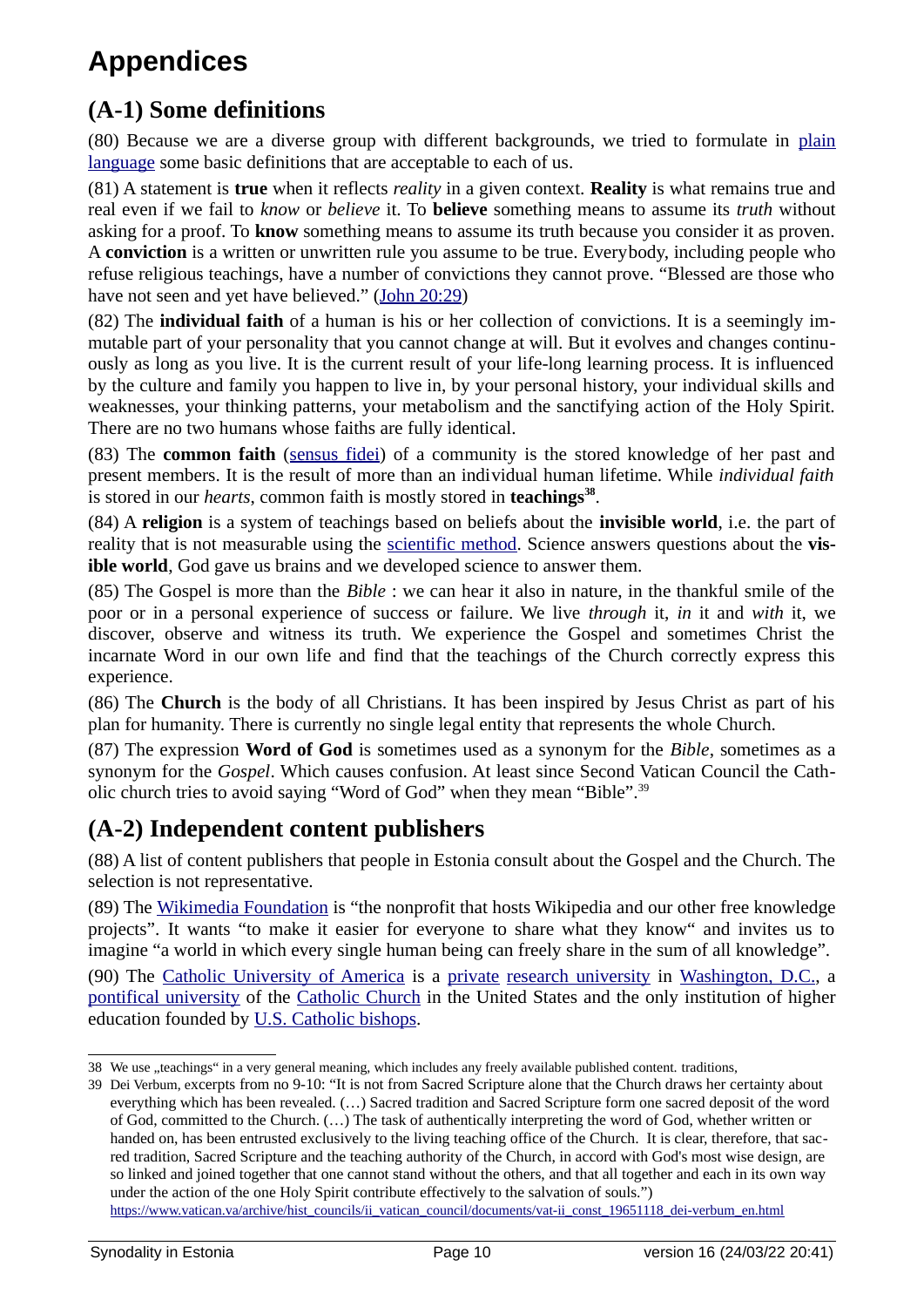(91) National Catholic Reporter (NCR) is "an independent voice in Catholic journalism, accountable to an accomplished lay board of directors rather than a bishop or head of a religious order. It is a voice for the marginalized, including women, LGBTQ communities, refugees and immigrants." <https://www.ncronline.org/false/about-us>

(92) Catholic Answers (founded in 1979 by [Karl Keating](https://en.wikipedia.org/wiki/Karl_Keating)) claims to be "the world's largest database of answers about the beliefs and practices of the Catholic faith" and "a media ministry that answers questions about what the Church really teaches", it helps to "learn more about Catholicism through articles, books, videos and more" and claims to be "the largest organization of our kind."

(93) The [Wijngaards Institute](https://www.wijngaardsinstitute.com/) (founded in 1983 by laicized priest and theologian Dr [John](https://en.wikipedia.org/wiki/John_Wijngaards) [Wijngaards\)](https://en.wikipedia.org/wiki/John_Wijngaards) claims to be "one of the leading independent think tanks promoting gender equality, evidence-based sexual ethics, democratic governance and accountability in the Catholic Church."

(94) [Stiftung Weltethos](https://projektweltethos.de/) (founded in 1990 by Swiss Catholic priest and theologian [Hans Küng\)](https://en.wikipedia.org/wiki/Hans_K%C3%BCng) Foundation for a Global Ethic. [Eugen Drewermann](https://en.wikipedia.org/wiki/Eugen_Drewermann) is a German church critic, theologian, peace activist and former Catholic priest. The We Are Church movement "advocates changing the teachings and the structures of responsibility and authority of the Catholic Church. It originated in Germanspeaking Austria, Germany and South Tyrol in 1995 under the title *Wir sind Kirche* and was organized as an international association in 1996."

(95) The Journal ["Christian Psychology Around the World"](https://emcapp.ignis.de/) is published since 2011 as an online bilingual Journal. The authors of articles and comments are psychologists, psychotherapists and scientists from different countries of the world. It is published by the European Movement for Christian Anthropology, Psychology and Psychotherapy (EMCAPP) in cooperation with the IGNIS-Akademie für Christliche Psychologie.

(96) [Patheos.com](https://www.patheos.com/about-patheos) engages "in the global dialogue about religion and spirituality" and helps to "explore and experience the world's beliefs". It is for "people looking for credible and balanced information about religion" and "brings together faith communities, academics, and the broader public" to offer "insight, inspiration, and stimulating discussion".

(97) [PsychologyToday.com](https://www.psychologytoday.com/intl/docs/about-psychology-today) is "the world's largest portal to psychotherapy; it includes free access to hundreds of thousands of professionals. While Psychology Today has expanded its mission and reach across decades and continents, we never cease to delight in satisfying humans' innate curiosity about our favorite subject: Ourselves."

## <span id="page-10-0"></span>**(A-3) What is a synodal Church?**

(98) A synodal Church knows where it has come from and treasures the Hebrew scriptures and the New Testament as a library created by individuals and faithful communities. The revelation given to Moses and the prophets is to be taken as it has been passed on to us.

(99) A synodal Church also cherishes all the teachings that have been evolved since then to unite those unavoidable differences of emphasis and the paradoxes that occur when human beings try to express their faith in God in words that are designed to be provable by science, logic and the best of human intelligence.

(100) A synodal Church knows where it is going to and prays that the kingdom of God will come, and God's will may be done. Just as Christian people may differ in the way that they remember where they are coming from, so too they may differ in how they envision the living out of the commandment of Jesus to love their neighbour and even their enemy as themselves. However they know that if God's reign on earth is to align with God's reign in heaven, they must look towards God, and fix their prayerful attention on his love, so that the divine love will cast out their fear and unforgivingness and patiently sanctify them.

(101) A synodal Church knows that when it is feeling defeated, disempowered and under threat, it will find transforming power in the victorious death of Jesus Christ, who is the human face of God, and also in the prophecy of Isaiah that anticipated and explains his self-sacrifice.

(102) A synodal Church knows that everything is a gift from God, and so, when it is inward-looking and backward-looking and talking only to itself, it will not behave as if it knows all the answers for all time. The synodal Church will be joined on it's journey, by a stranger, whom, at first, it will not